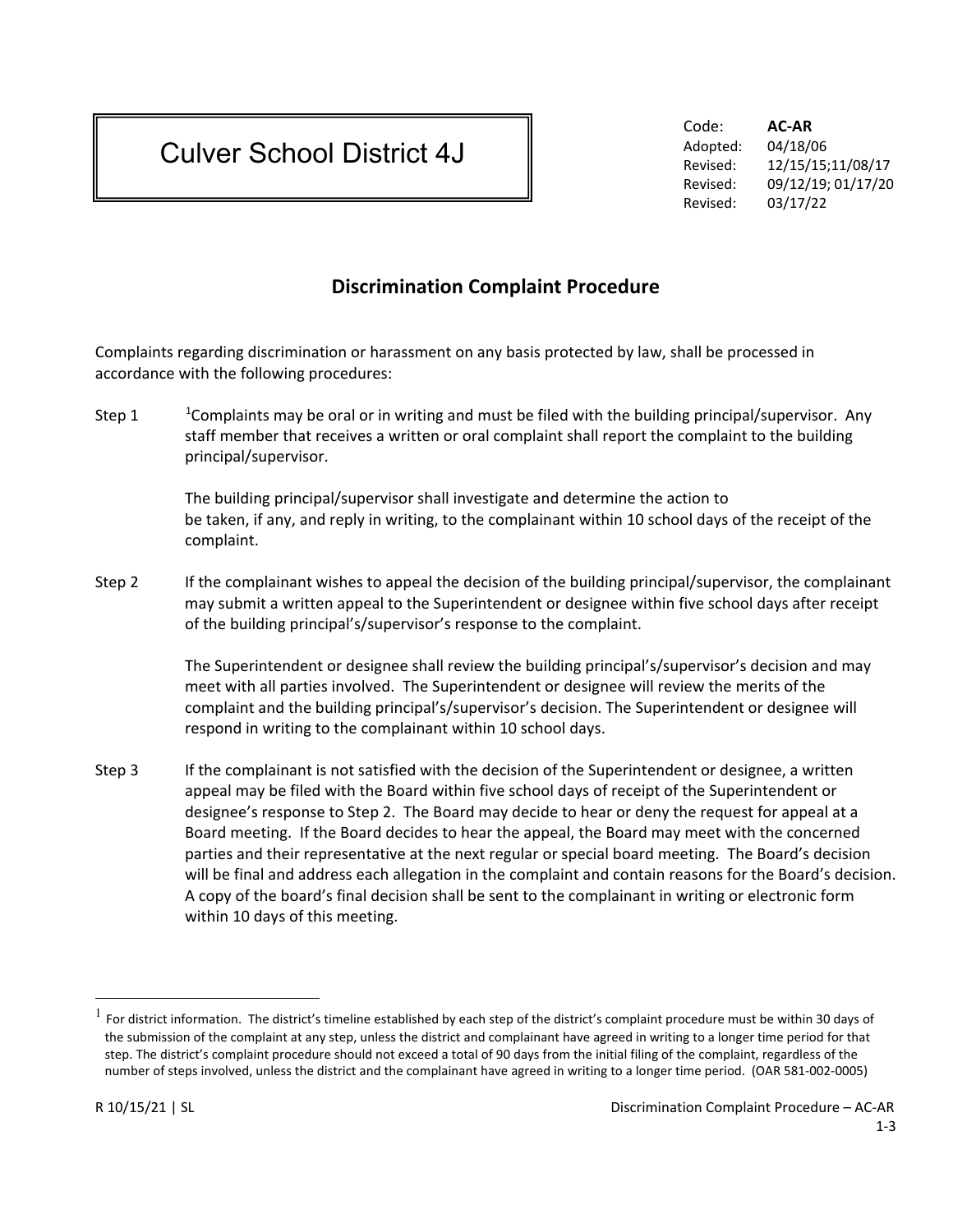If the building principal is the subject of the complaint, the individual may start at Step 2 and should file a complaint with the Superintendent or designee.

If the Superintendent is the subject of the complaint, the complaint may start at step 3 and should be referred to the Board chair. The Board may refer the investigation to a third party.

Complaints against the Board as a whole or against an individual Board member, may start at Step 3 and should be submitted to the Board chair and may be referred to district counsel. Complaints against the Board chair may start at Step 3 and be referred directly to the Board vice-chair.

The timelines established in each step of this procedure may be extended upon mutual consent of the district and the complainant in writing, but will not be longer than 30 days from the date of the submission of the complaint at any step. The overall timeline of this complaint procedure may be extended beyond 90 days from the initial filing of the complaint upon written mutual consent of the district and the complainant.

The complainant, if a person who resides in the district, or a parent or guardian of a student who attends school in the district or a student, is not satisfied after exhausting local complaint procedures , or the district fails to render a written decision with 30 days of submission of the complaint at any step or fails to resolve the complaint within 90 days of the initial filing of the complaint, may appeal<sup>[2](#page-1-0)</sup> the district's final decision to the Deputy Superintendent of Public Instruction under Oregon Administrative Rules (OAR) 581-002-0001 to 581 002-0023.

(Internal Note: Should the district choose to have a charter school; this policy will need to be updated.)

<span id="page-1-0"></span> $^2$  An appeal must meet the criteria found in OAR 581-002-0005(1)(a).